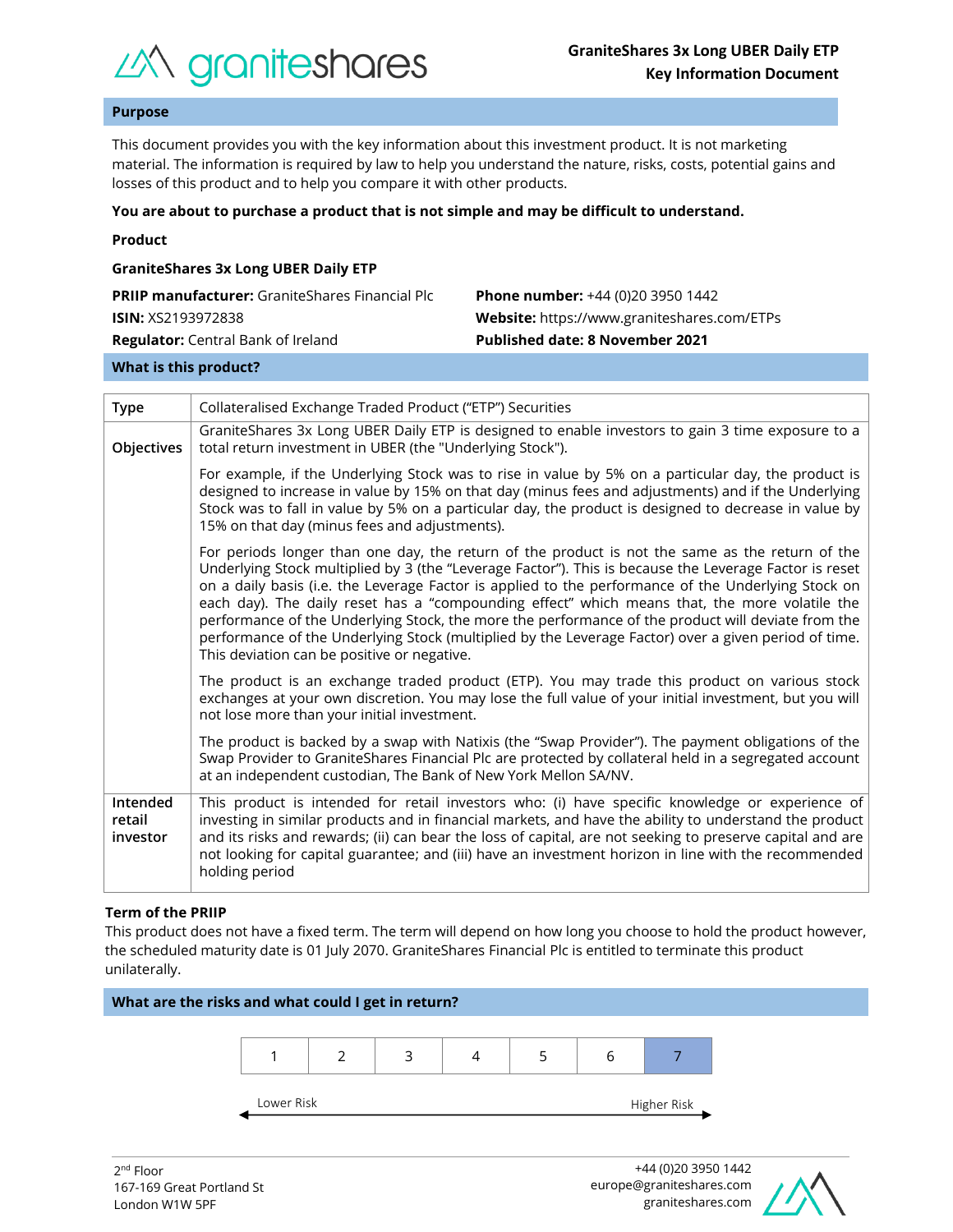# **GraniteShares 3x Long UBER Daily ETP Key Information Document**

What you might get back after costs  $\sim$  \$2100.73 Average return (%) and the set of the set of the set of the set of the set of the set of the set of the set of the set of the set of the set of the set of the set of the set of the set of the set of the set of the set of t

What you might get back after costs | \$8632.18 Average return (%) and the set of the set of the set of the set of the set of the set of the set of the set of the set of the set of the set of the set of the set of the set of the set of the set of the set of the set of t

What you might get back after costs | \$10000.84





The risk indicator assumes you hold the product for 1 day. The actual risk can vary significantly if you hold the product for a longer timeframe and you may get back less. You may not be able to sell your product easily, or may have to sell at a price that significantly impacts on how much you get back.

The summary risk indicator is a guide to the level of risk of this product compared to other products. It shows how likely it is that the product will lose money because of movements in the markets or because we are not able to pay you.

We have classified this product as 7 out of 7, which is the highest risk class.

This rates the potential losses from future performance at a very high level, and poor market conditions are very likely to impact the performance. This product does not include any protection from future market performance, so you could lose some or all of your investment. If we are not able to pay you what is owed, you could lose your entire investment.

**Be aware of currency risk.** If you receive payments in a currency different to that of your home jurisdiction, the final return you will get will depend on the exchange rate between the two currencies. This risk is not considered in the indicator shown above.

**Investment \$10,000**

**Scenario**

**Unfavourable Scenario**

**Moderate** 

**Stress Scenario**

# **Performance Scenarios**

The figures shown include all the costs of the product itself but may not include all the costs that you pay to your advisor or distributor or broker. The figures do not take into account your personal tax situation, which may affect how much you get back.

This table shows the money you could get back over the recommended holding period, under different scenarios, assuming that you invest \$10,000.

The scenarios shown illustrate how your

investment could perform. You can compare them with the scenarios of other products. The scenarios presented are an estimate of future performance based on evidence from the past on how the value of this investment varies and are not an exact indicator. What you get will vary depending on how the market performs and how long you keep the investment. The stress scenario shows what you might get back in extreme market circumstances, and it does not take into account the situation where we are not able to pay **Scenario** Average return (%) and the control of the control of  $\sim 0.02\%$ **Favourable Scenario** What you might get back after costs  $\vert$  \$10832.59 Average return (%) and the set of the set of the set of the set of the set of the set of the set of the set of the set of the set of the set of the set of the set of the set of the set of the set of the set of the set of t

**What happens if GraniteShares Financial Plc is unable to pay out?**

The product is not protected by the Irish Deposit Guarantee Scheme or any other investor compensation or guarantee scheme. This means that if GraniteShares Financial Plc is unable to pay out, you may lose all of your investment. Since the ability of GraniteShares Financial Plc to pay out depends on receiving amounts due under the product from the Swap Provider, the Swap Provider provides assets daily to a segregated account as collateral for such obligations with a value equal to or in excess of the value of the daily price of the product. If the Swap Provider is unable to pay GraniteShares Financial Plc, its ability to pay out will be limited to the amounts realised from such collateral, as further explained in the Prospectus.

## **What are the costs?**

## **Costs over time**

you.

The Reduction in Yield (RIY) illustrates the impact the total costs you pay may have on your investment return.

The total costs take into account oneoff, ongoing and incidental costs.

The amounts shown here are the cumulative costs of the product itself, for the recommended holding period,

|                    | Investment \$10,000             | If you cash in after one (1) day |  |
|--------------------|---------------------------------|----------------------------------|--|
| <b>Total costs</b> |                                 | \$1.44                           |  |
|                    | Impact on return (RIY) per year | 5.24 %                           |  |



One (1) day (Recommended holding period)